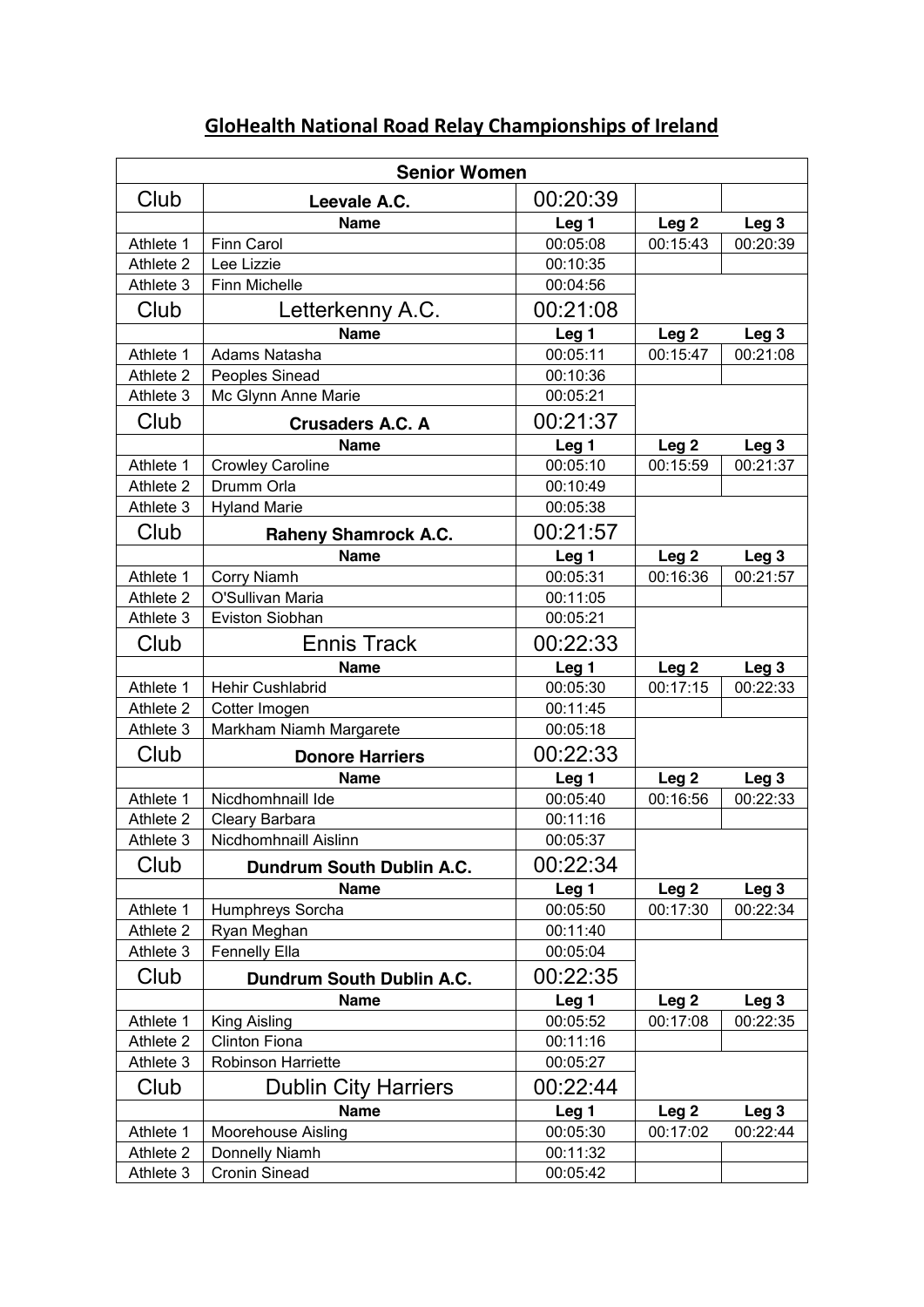| Club      | <b>Liffey Valley A.C.</b>      | 00:23:02         |                  |                  |
|-----------|--------------------------------|------------------|------------------|------------------|
|           | <b>Name</b>                    | Leg <sub>1</sub> | Leg <sub>2</sub> | Leg <sub>3</sub> |
| Athlete 1 | <b>Carroll Sile</b>            | 00:05:28         | 00:17:11         | 00:23:02         |
| Athlete 2 | O'Reilly Leona                 | 00:11:43         |                  |                  |
| Athlete 3 | Keenehan Siobhan               | 00:05:51         |                  |                  |
| Club      | Dundrum South Dublin A.C.      | 00:23:10         |                  |                  |
|           | <b>Name</b>                    | Leg <sub>1</sub> | Leg <sub>2</sub> | Leg <sub>3</sub> |
| Athlete 1 | <b>Miles Sarah</b>             | 00:05:48         | 00:17:30         | 00:23:10         |
| Athlete 2 | <b>Fitzpatrick Sarah</b>       | 00:11:42         |                  |                  |
| Athlete 3 | Kenny Nicole                   | 00:05:40         |                  |                  |
| Club      | <b>Clonliffe Harriers A.C.</b> | 00:23:25         |                  |                  |
|           | <b>Name</b>                    | Leg <sub>1</sub> | Leg <sub>2</sub> | Leg <sub>3</sub> |
| Athlete 1 | Saunders Hope                  | 00:05:12         | 00:17:31         | 00:23:25         |
| Athlete 2 | Kiernan Bernadette             | 00:12:19         |                  |                  |
| Athlete 3 | <b>Caraher Louise</b>          | 00:05:54         |                  |                  |
| Club      | <b>Donore Harriers</b>         | 00:23:27         |                  |                  |
|           | Name                           | Leg <sub>1</sub> | Leg <sub>2</sub> | Leg <sub>3</sub> |
| Athlete 1 | Kearns Maura                   | 00:05:30         | 00:17:43         | 00:23:27         |
| Athlete 2 | <b>Childs Michelle</b>         | 00:12:13         |                  |                  |
| Athlete 3 | Nicdhomhnaill Sorcha           | 00:05:44         |                  |                  |
| Club      | <b>Crusaders A.C. B</b>        | 00:23:37         |                  |                  |
|           | <b>Name</b>                    | Leg <sub>1</sub> | Leg <sub>2</sub> | Leg <sub>3</sub> |
| Athlete 1 | Gorman Irene                   | 00:05:34         | 00:17:37         | 00:23:37         |
| Athlete 2 | McElroy Ilona                  | 00:12:03         |                  |                  |
| Athlete 3 | <b>Thornton Catherine</b>      | 00:06:00         |                  |                  |
| Club      | Ferrybank A.C.                 | 00:23:57         |                  |                  |
|           | Name                           | Leg <sub>1</sub> | Leg <sub>2</sub> | Leg <sub>3</sub> |
| Athlete 1 | Ryan Niamh                     | 00:05:55         | 00:17:04         | 00:23:57         |
| Athlete 2 | Queally Orla                   | 00:11:09         |                  |                  |
| Athlete 3 | Casey Niamh                    | 00:06:53         |                  |                  |
| Club      | <b>Raheny Shamrock A.C.</b>    | 00:24:01         |                  |                  |
|           | Name                           | Leg <sub>1</sub> | Leg <sub>2</sub> | Leg <sub>3</sub> |
| Athlete 1 | Manley Orla                    | 00:06:00         | 00:17:06         | 00:24:01         |
| Athlete 2 | Crossan Karen                  | 00:11:06         |                  |                  |
| Athlete 3 | <b>Crimin Aine</b>             | 00:06:55         |                  |                  |
| Club      | <b>Lucan Harriers A.C.</b>     | 00:26:59         |                  |                  |
|           | <b>Name</b>                    | Leg <sub>1</sub> | Leg <sub>2</sub> | Leg <sub>3</sub> |
| Athlete 1 | Doonan Bernie                  | 00:06:22         | 00:20:04         | 00:26:59         |
| Athlete 2 | Naughton Ciara                 | 00:13:42         |                  |                  |
| Athlete 3 | Joyce Claire                   | 00:06:55         |                  |                  |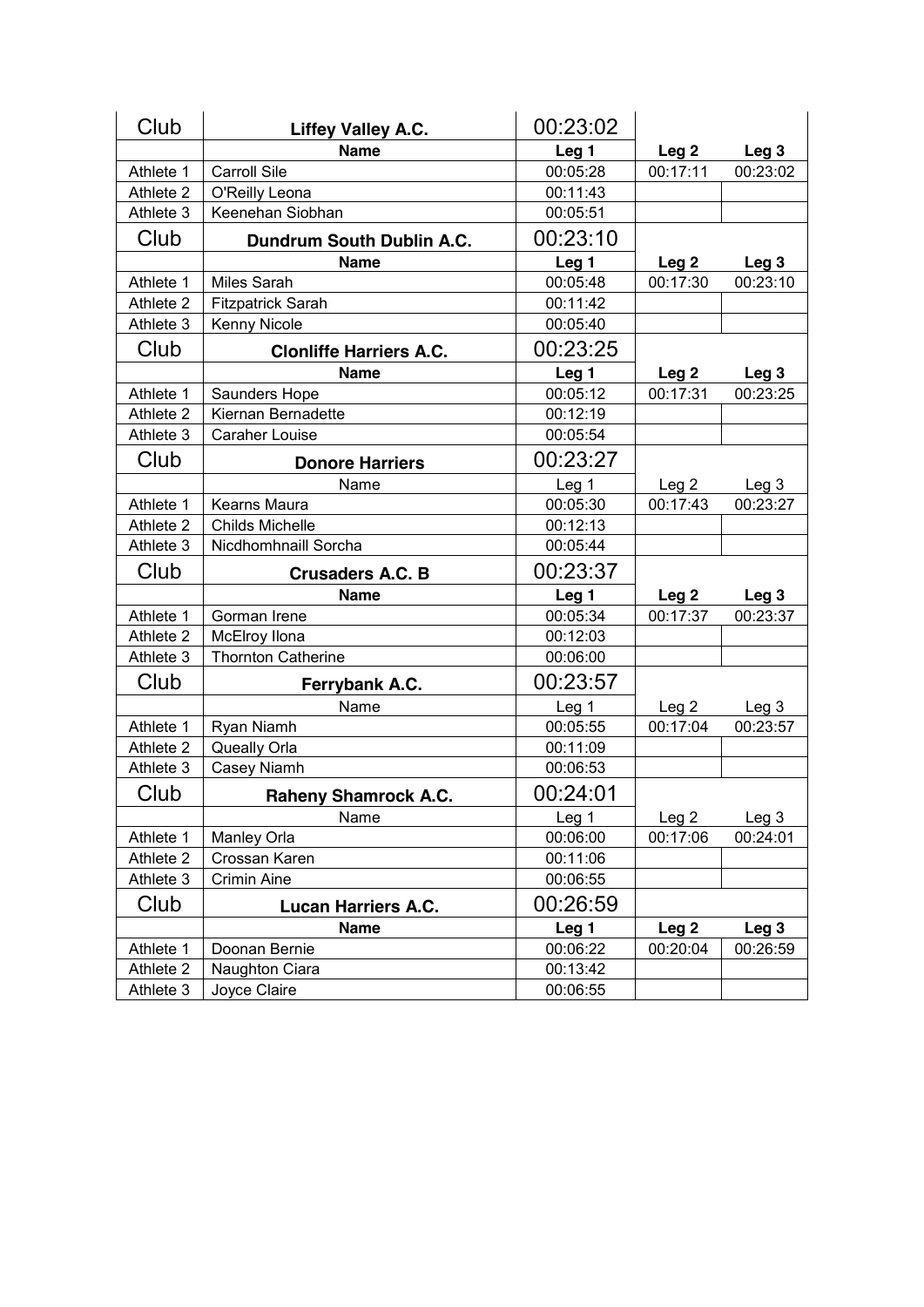|                                    | <b>Senior Men</b>         |          |                  |                  |                  |  |
|------------------------------------|---------------------------|----------|------------------|------------------|------------------|--|
| Club                               | <b>Donore Harriers</b>    | 00:37:52 |                  |                  |                  |  |
|                                    | Name                      | Leg 1    | Leg <sub>2</sub> | Leg <sub>3</sub> | Leg <sub>4</sub> |  |
| Athlete<br>1                       | Van Haeften Lee           | 00:09:34 | 00:14:05         | 00:28:12         | 00:37:52         |  |
| Athlete<br>$\overline{2}$          | Fitzgibbon Daragh         | 00:04:31 |                  |                  |                  |  |
| Athlete<br>3                       | <b>Travers John</b>       | 00:14:07 |                  |                  |                  |  |
| Athlete<br>4                       | Keogh Eric                | 00:09:40 |                  |                  |                  |  |
| Club                               | <b>Ennis Track A.C. A</b> | 00:38:41 |                  |                  |                  |  |
|                                    | Name                      | Leg 1    | Leg <sub>2</sub> | Leg <sub>3</sub> | Leg 4            |  |
| Athlete<br>1                       | <b>Chesser Rory</b>       | 00:09:35 | 00:14:08         | 00:29:12         | 00:38:41         |  |
| Athlete<br>$\overline{2}$          | <b>Chesser Kevin</b>      | 00:04:33 |                  |                  |                  |  |
| Athlete<br>3                       | <b>Chesser Dara</b>       | 00:15:04 |                  |                  |                  |  |
| Athlete<br>4                       | <b>Mulcaire Kevin</b>     | 00:09:29 |                  |                  |                  |  |
| Club                               | Raheny Shamrock A         | 00:39:05 |                  |                  |                  |  |
|                                    | Name                      | Leg 1    | Leg <sub>2</sub> | Leg <sub>3</sub> | Leg 4            |  |
| Athlete<br>1                       | O'Leary Cillian           | 00:09:53 | 00:14:23         | 00:28:51         | 00:39:05         |  |
| Athlete<br>$\overline{2}$          | Kirwan Cillian            | 00:04:30 |                  |                  |                  |  |
| Athlete<br>3                       | Sittuk Freddy             | 00:14:28 |                  |                  |                  |  |
| Athlete<br>4                       | Devenney Simon            | 00:10:14 |                  |                  |                  |  |
| Club                               | <b>Crusaders A.C. A</b>   | 00:39:32 |                  |                  |                  |  |
|                                    | Name                      | Leg 1    | Leg <sub>2</sub> | Leg <sub>3</sub> | Leg 4            |  |
| Athlete<br>1                       | Fahy Karl                 | 00:09:53 | 00:14:36         | 00:29:21         | 00:39:32         |  |
| Athlete<br>2                       | <b>Kiely Michael</b>      | 00:04:43 |                  |                  |                  |  |
| Athlete<br>3                       | Frazer John               | 00:14:45 |                  |                  |                  |  |
| Athlete<br>4                       | <b>Collins Shane</b>      | 00:10:11 |                  |                  |                  |  |
| Club                               | Sligo A.C.                | 00:39:37 |                  |                  |                  |  |
|                                    | Name                      | Leg 1    | Leg <sub>2</sub> | Leg <sub>3</sub> | Leg 4            |  |
| Athlete<br>1                       | Carty John Paul           | 00:09:38 | 00:14:30         | 00:29:54         | 00:39:37         |  |
| Athlete<br>2                       | Casey Tommy               | 00:04:52 |                  |                  |                  |  |
| Athlete<br>3                       | <b>Dunleavy Emmet</b>     | 00:15:24 |                  |                  |                  |  |
| Athlete<br>$\overline{\mathbf{4}}$ | Gorman Richard            | 00:09:43 |                  |                  |                  |  |

## **GloHealth National Road Relay Championships of Ireland**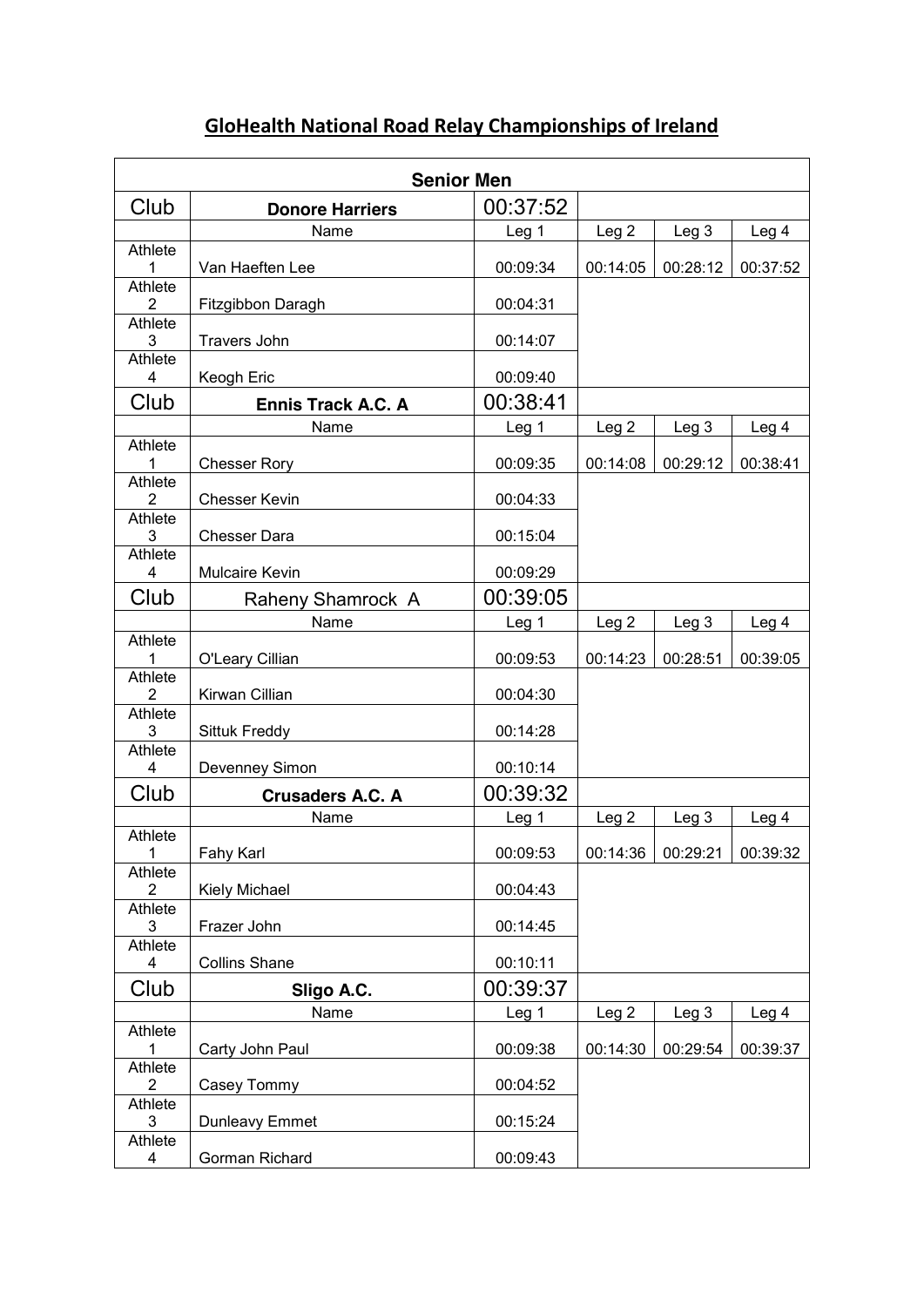| Club                             | <b>Tallaght A.C.</b>             | 00:39:43         |                  |                  |                  |
|----------------------------------|----------------------------------|------------------|------------------|------------------|------------------|
|                                  | Name                             | Leg 1            | Leg <sub>2</sub> | Leg <sub>3</sub> | Leg <sub>4</sub> |
| Athlete<br>1                     | Coleman Luke                     | 00:10:32         | 00:15:41         | 00:29:59         | 00:39:43         |
| <b>Athlete</b><br>$\overline{2}$ | McCabe Sean                      | 00:05:09         |                  |                  |                  |
| <b>Athlete</b><br>3              | <b>Fitzpatrick Tomas</b>         | 00:14:18         |                  |                  |                  |
| Athlete<br>4                     | Leighio Anthony                  | 00:09:44         |                  |                  |                  |
| Club                             | <b>Clonliffe Harriers A.C. A</b> | 00:39:45         |                  |                  |                  |
|                                  | Name                             | Leg <sub>1</sub> | Leg <sub>2</sub> | Leg <sub>3</sub> | Leg 4            |
| <b>Athlete</b><br>1              | Jenkinson Andrew                 | 00:09:38         | 00:14:11         | 00:29:24         | 00:39:45         |
| <b>Athlete</b>                   |                                  |                  |                  |                  |                  |
| 2<br>Athlete                     | Guiden Ian                       | 00:04:33         |                  |                  |                  |
| 3<br><b>Athlete</b>              | Mircea Tudor                     | 00:15:13         |                  |                  |                  |
| 4                                | McDonald Mark                    | 00:10:21         |                  |                  |                  |
| Club                             | Rathfarnham W.S.A.F. A.C. A      | 00:39:47         |                  |                  |                  |
|                                  | Name                             | Leg 1            | Leg <sub>2</sub> | Leg <sub>3</sub> | Leg 4            |
| Athlete<br>1                     | McCarthy Louis                   | 00:09:53         | 00:14:34         | 00:29:53         | 00:39:47         |
| <b>Athlete</b><br>$\overline{2}$ | Minnock Barry                    | 00:04:41         |                  |                  |                  |
| <b>Athlete</b><br>3              | Stephenson Paul                  | 00:15:19         |                  |                  |                  |
| Athlete<br>4                     | McGuinley Eoghain                | 00:09:54         |                  |                  |                  |
| Club                             | Dunboyne A.C.                    | 00:39:57         |                  |                  |                  |
|                                  | Name                             | Leg 1            | Leg <sub>2</sub> | Leg <sub>3</sub> | Leg <sub>4</sub> |
| Athlete<br>$\mathbf{1}$          | Kavanagh Rory                    | 00:09:57         | 00:14:55         | 00:30:01         | 00:39:57         |
| Athlete<br>$\overline{2}$        | Ahdi Ahmet                       | 00:04:58         |                  |                  |                  |
| Athlete<br>3                     | Forde Luke                       | 00:15:06         |                  |                  |                  |
| Athlete<br>4                     | Campion Loughlin                 | 00:09:56         |                  |                  |                  |
| Club                             | <b>Ennis Track A.C. B</b>        | 00:40:10         |                  |                  |                  |
|                                  | Name                             | Leg <sub>1</sub> | Leg <sub>2</sub> | Leg <sub>3</sub> | Leg 4            |
| Athlete<br>1                     | Lynch Darragh                    | 00:09:52         | 00:14:47         | 00:30:00         | 00:40:10         |
| Athlete<br>2                     | Roche Jamie                      | 00:04:55         |                  |                  |                  |
| Athlete<br>3                     | Carmody Michael                  | 00:15:13         |                  |                  |                  |
| Athlete<br>4                     | <b>Collins Sean</b>              | 00:10:10         |                  |                  |                  |
| Club                             | Dundrum South Dublin A.C. B      | 00:40:24         |                  |                  |                  |
|                                  | Name                             | Leg 1            | Leg <sub>2</sub> | Leg <sub>3</sub> | Leg 4            |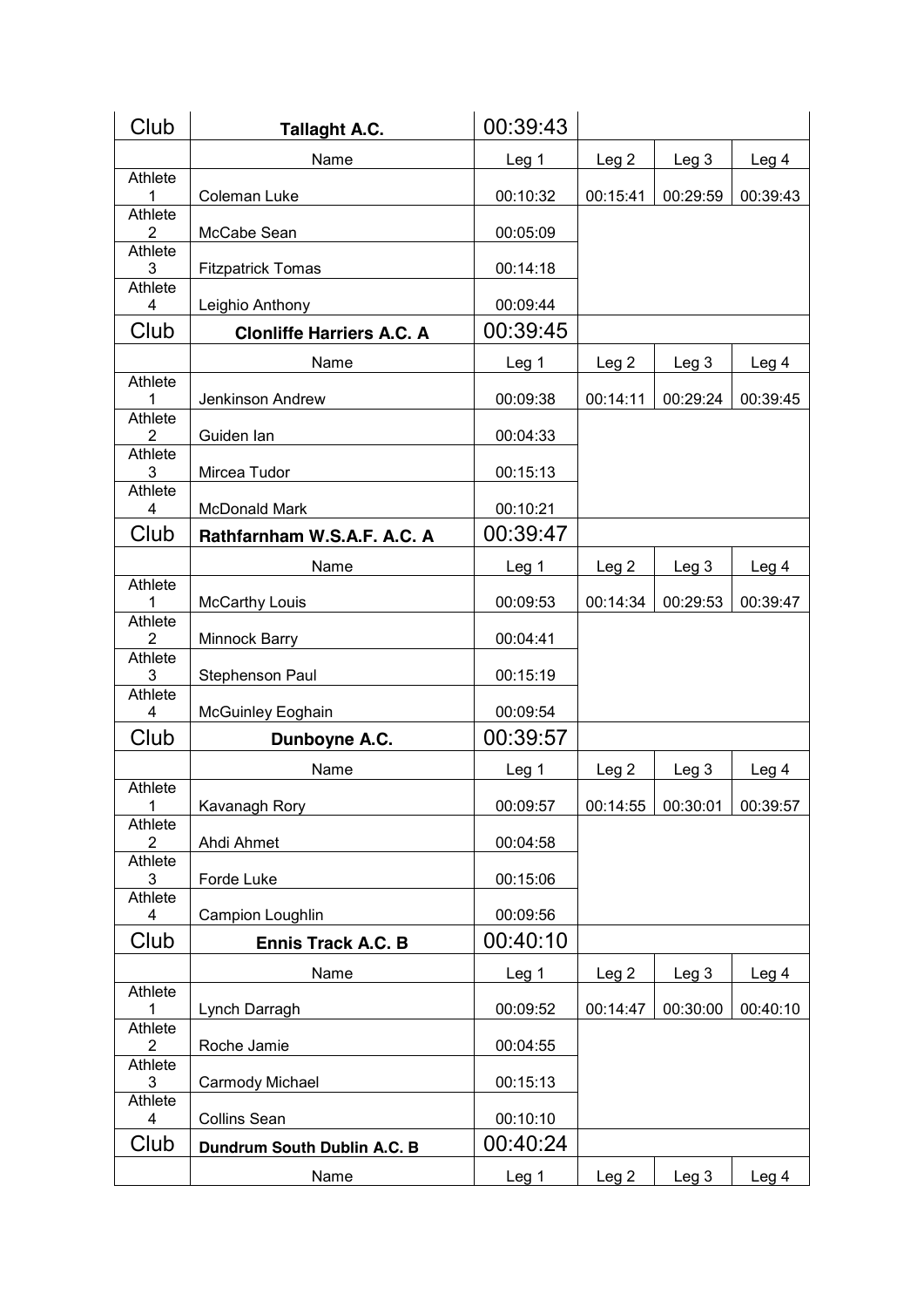| Athlete<br>1                     | O'Grada Ruadhan             | 00:10:26                     | 00:15:14                     | 00:30:15                     | 00:40:24                     |
|----------------------------------|-----------------------------|------------------------------|------------------------------|------------------------------|------------------------------|
| <b>Athlete</b>                   |                             |                              |                              |                              |                              |
| $\overline{2}$<br><b>Athlete</b> | <b>McCarthy Michael</b>     | 00:04:48                     |                              |                              |                              |
| 3                                | Jennings Emmet              | 00:15:01                     |                              |                              |                              |
| <b>Athlete</b><br>4              | MacGabhann Patrick          | 00:10:09                     |                              |                              |                              |
| Club                             | Ferrybank A.C. A            | 00:40:36                     |                              |                              |                              |
|                                  | Name                        | Leg 1                        | Leg <sub>2</sub>             | Leg <sub>3</sub>             | Leg 4                        |
| <b>Athlete</b><br>1              | <b>Tuohy Niall</b>          | 00:09:27                     | 00:14:30                     | 00:29:34                     | 00:40:36                     |
| <b>Athlete</b><br>2              | Lucas Richard               | 00:05:03                     |                              |                              |                              |
| <b>Athlete</b><br>3              | <b>Connick Andrew</b>       | 00:15:04                     |                              |                              |                              |
| <b>Athlete</b><br>4              | O'Donnell Ruairi            | 00:11:02                     |                              |                              |                              |
| Club                             | Dundrum South Dublin A.C. C | 00:40:55                     |                              |                              |                              |
|                                  | Name                        | Leg 1                        | Leg <sub>2</sub>             | Leg <sub>3</sub>             | Leg 4                        |
| Athlete<br>1                     | <b>Cullen Andrew</b>        | 00:10:11                     | 00:15:35                     | 00:30:49                     | 00:40:55                     |
| <b>Athlete</b><br>$\overline{2}$ | Dunne Adam                  | 00:05:24                     |                              |                              |                              |
| <b>Athlete</b>                   |                             |                              |                              |                              |                              |
| 3<br>Athlete                     | Gebreselassie Bedilu        | 00:15:14                     |                              |                              |                              |
| 4                                | <b>Nally Rick</b>           | 00:10:06                     |                              |                              |                              |
| Club                             | Dundrum South Dublin A.C. A | 00:41:09                     |                              |                              |                              |
| Athlete                          | Name                        | Leg 1                        | Leg <sub>2</sub>             | Leg <sub>3</sub>             | Leg <sub>4</sub>             |
| 1                                | <b>Fitzpatrick Liam</b>     | 00:10:32                     | 00:15:16                     | 00:30:49                     | 00:41:09                     |
| Athlete<br>2                     | McCann Luke                 |                              |                              |                              |                              |
| Athlete                          |                             | 00:04:44                     |                              |                              |                              |
| 3                                | <b>Corbally Robert</b>      | 00:15:33                     |                              |                              |                              |
| <b>Athlete</b>                   |                             |                              |                              |                              |                              |
| 4<br>Club                        | Conway Mark                 | 00:10:20<br>00:41:19         |                              |                              |                              |
|                                  | Craughwell A.C.<br>Name     |                              |                              |                              |                              |
| Athlete<br>1                     | <b>Greaney Neil</b>         | Leg <sub>1</sub><br>00:10:23 | Leg <sub>2</sub><br>00:15:13 | Leg <sub>3</sub><br>00:31:12 | Leg <sub>4</sub><br>00:41:19 |
| <b>Athlete</b><br>2              | Harvey Peadar               | 00:04:50                     |                              |                              |                              |
| Athlete                          |                             |                              |                              |                              |                              |
| 3<br>Athlete                     | Broderick Jason             | 00:15:59                     |                              |                              |                              |
| 4                                | O'Boyle Damian              | 00:10:07                     |                              |                              |                              |
| Club                             | <b>Sportstworld A.C.</b>    | 00:41:33                     |                              |                              |                              |
| <b>Athlete</b>                   | Name                        | Leg 1                        | Leg <sub>2</sub>             | Leg <sub>3</sub>             | Leg 4                        |
| 1                                | Murran Gareth               | 00:09:57                     | 00:15:12                     | 00:30:59                     | 00:41:33                     |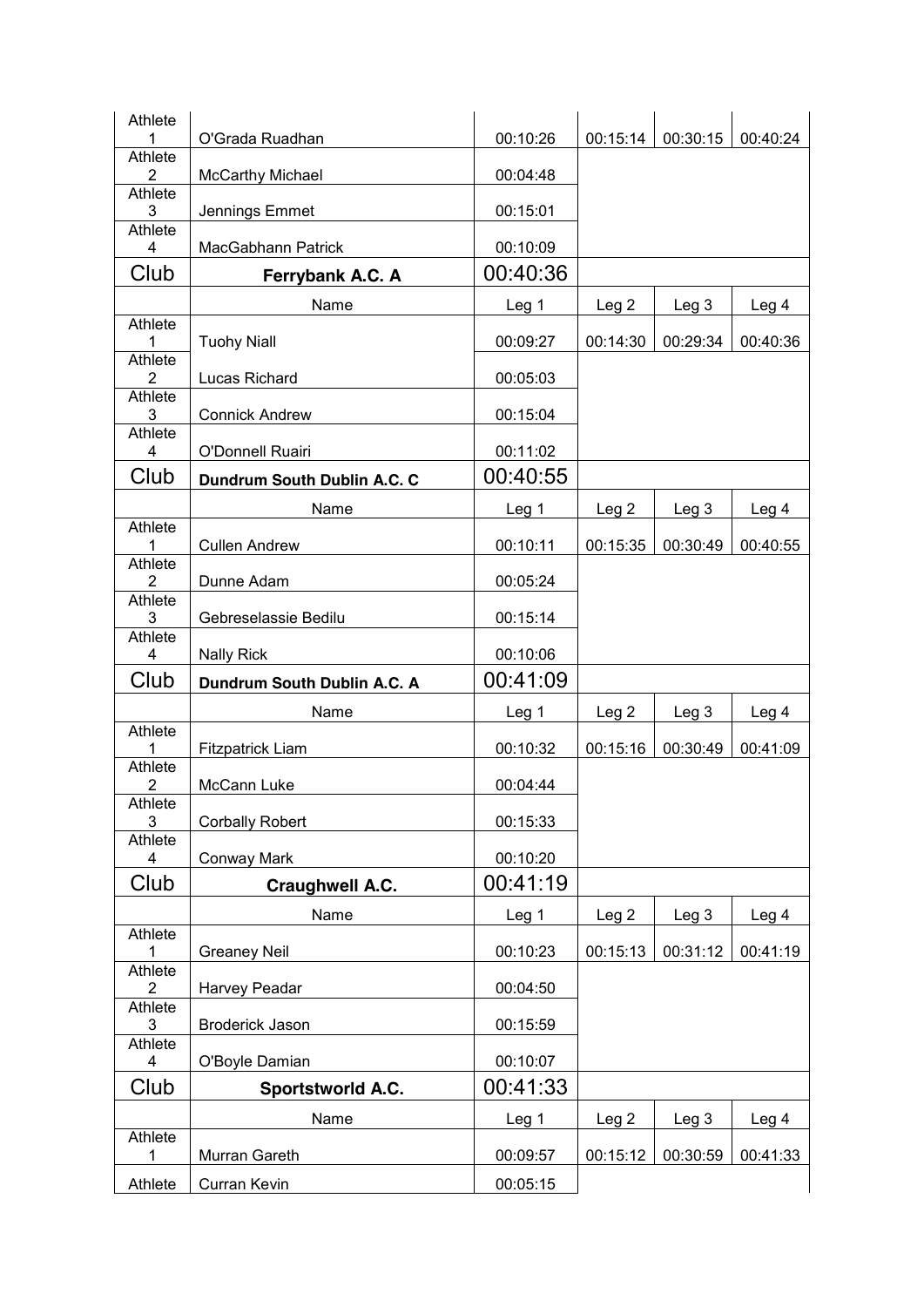| $\overline{2}$                   |                             |                  |                  |                  |                  |
|----------------------------------|-----------------------------|------------------|------------------|------------------|------------------|
| Athlete                          |                             |                  |                  |                  |                  |
| 3<br>Athlete                     | Cronin Karl                 | 00:15:47         |                  |                  |                  |
| 4                                | <b>Finley Gavin</b>         | 00:10:34         |                  |                  |                  |
| Club                             | Raheny Shamrock B           | 00:41:46         |                  |                  |                  |
|                                  | Name                        | Leg 1            | Leg <sub>2</sub> | Leg <sub>3</sub> | Leg <sub>4</sub> |
| Athlete                          |                             |                  |                  |                  |                  |
| 1<br>Athlete                     | O'Leary Colm                | 00:10:16         | 00:14:54         | 00:31:13         | 00:41:46         |
| 2                                | <b>Strutt Eoin</b>          | 00:04:38         |                  |                  |                  |
| Athlete<br>3                     | Gorman Dermot               | 00:16:19         |                  |                  |                  |
| Athlete                          |                             |                  |                  |                  |                  |
| 4                                | <b>Foley Donal</b>          | 00:10:33         |                  |                  |                  |
| Club                             | <b>Crusaders A.C. B</b>     | 00:41:47         |                  |                  |                  |
| Athlete                          | Name                        | Leg <sub>1</sub> | Leg <sub>2</sub> | Leg <sub>3</sub> | Leg <sub>4</sub> |
| 1                                | MacLiam Richie              | 00:10:26         | 00:15:32         | 00:31:18         | 00:41:47         |
| Athlete                          |                             |                  |                  |                  |                  |
| 2<br>Athlete                     | Dunne Garret                | 00:05:06         |                  |                  |                  |
| 3                                | Coghlan Alban               | 00:15:46         |                  |                  |                  |
| Athlete<br>4                     | Kehoe Jason                 | 00:10:29         |                  |                  |                  |
| Club                             |                             | 00:41:55         |                  |                  |                  |
|                                  |                             |                  |                  |                  |                  |
|                                  | <b>Liffey Valley A.C.</b>   |                  |                  |                  |                  |
| <b>Athlete</b>                   | Name                        | Leg 1            | Leg 2            | Leg <sub>3</sub> | Leg 4            |
| 1                                | <b>Arthur Peter</b>         | 00:09:59         | 00:14:49         | 00:31:20         | 00:41:55         |
| <b>Athlete</b><br>2              | Reilly Ciaran               | 00:04:50         |                  |                  |                  |
| Athlete                          |                             |                  |                  |                  |                  |
| 3<br>Athlete                     | Morgan Chris                | 00:16:31         |                  |                  |                  |
| $\overline{\mathbf{4}}$          | Beere Brendan               | 00:10:35         |                  |                  |                  |
| Club                             | <b>Galway City Hrs</b>      | 00:42:20         |                  |                  |                  |
|                                  | Name                        | Leg <sub>1</sub> | Leg <sub>2</sub> | Leg <sub>3</sub> | Leg 4            |
| Athlete<br>1                     | <b>Fallon Keith</b>         | 00:09:40         | 00:14:46         | 00:31:41         | 00:42:20         |
| <b>Athlete</b>                   |                             |                  |                  |                  |                  |
| $\overline{2}$<br><b>Athlete</b> | Tannian Joe                 | 00:05:06         |                  |                  |                  |
| 3                                | McCarra Niall               | 00:16:55         |                  |                  |                  |
| <b>Athlete</b><br>4              | Moroney John                | 00:10:39         |                  |                  |                  |
| Club                             | Rathfarnham W.S.A.F. A.C. B | 00:42:33         |                  |                  |                  |
|                                  | Name                        | Leg <sub>1</sub> | Leg <sub>2</sub> | Leg <sub>3</sub> | Leg <sub>4</sub> |
| Athlete                          |                             |                  |                  |                  |                  |
| 1<br><b>Athlete</b>              | Scanlon David               | 00:10:05         | 00:15:47         | 00:31:52         | 00:42:33         |
| $\overline{2}$<br>Athlete        | Danagher David              | 00:05:42         |                  |                  |                  |